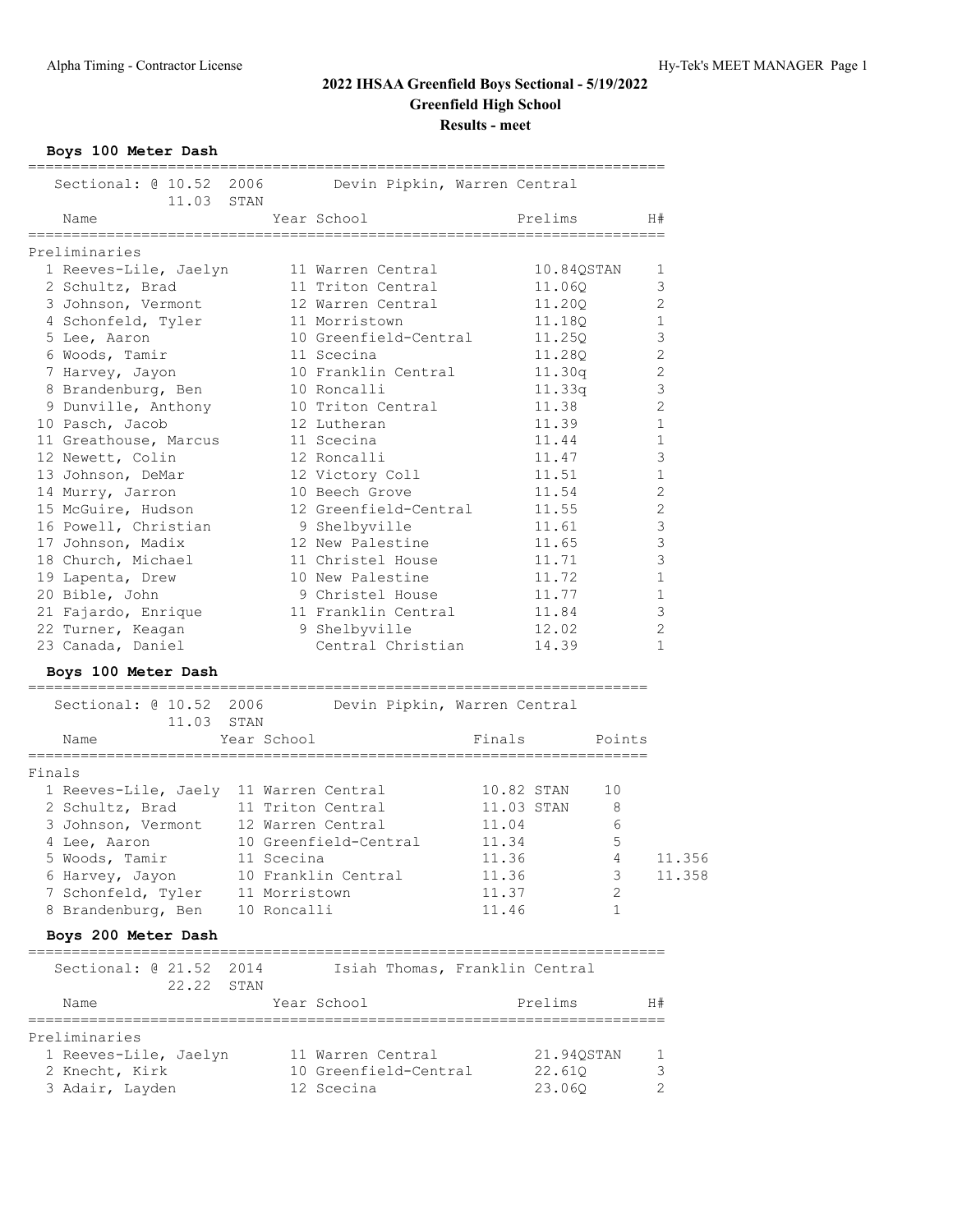### **....Boys 200 Meter Dash**

|                                                                                                                                                                                                                                                                                                                                             |                   | 22.940                                                                                                                                                                                                                                                                                 | $\mathbf{1}$ |
|---------------------------------------------------------------------------------------------------------------------------------------------------------------------------------------------------------------------------------------------------------------------------------------------------------------------------------------------|-------------------|----------------------------------------------------------------------------------------------------------------------------------------------------------------------------------------------------------------------------------------------------------------------------------------|--------------|
|                                                                                                                                                                                                                                                                                                                                             |                   | 23.070                                                                                                                                                                                                                                                                                 | 3            |
|                                                                                                                                                                                                                                                                                                                                             |                   | 23.180                                                                                                                                                                                                                                                                                 | 2            |
|                                                                                                                                                                                                                                                                                                                                             |                   | 22.96 <sub>q</sub>                                                                                                                                                                                                                                                                     | $\mathbf{1}$ |
|                                                                                                                                                                                                                                                                                                                                             |                   | 23.16q                                                                                                                                                                                                                                                                                 | 3            |
|                                                                                                                                                                                                                                                                                                                                             |                   | 23.38                                                                                                                                                                                                                                                                                  | 2            |
|                                                                                                                                                                                                                                                                                                                                             |                   | 23.53                                                                                                                                                                                                                                                                                  | 2            |
|                                                                                                                                                                                                                                                                                                                                             |                   | 23.62                                                                                                                                                                                                                                                                                  | 2            |
|                                                                                                                                                                                                                                                                                                                                             |                   | 23.66                                                                                                                                                                                                                                                                                  | 3            |
|                                                                                                                                                                                                                                                                                                                                             |                   | 23.84                                                                                                                                                                                                                                                                                  | $\mathbf{1}$ |
|                                                                                                                                                                                                                                                                                                                                             |                   | 23.87                                                                                                                                                                                                                                                                                  | 3            |
|                                                                                                                                                                                                                                                                                                                                             |                   | 23.88                                                                                                                                                                                                                                                                                  | 3            |
|                                                                                                                                                                                                                                                                                                                                             |                   | 23.90                                                                                                                                                                                                                                                                                  | 2            |
|                                                                                                                                                                                                                                                                                                                                             |                   | 24.35                                                                                                                                                                                                                                                                                  | $\mathbf{1}$ |
|                                                                                                                                                                                                                                                                                                                                             |                   | 25.31                                                                                                                                                                                                                                                                                  | 2            |
|                                                                                                                                                                                                                                                                                                                                             | Central Christian | 29.27                                                                                                                                                                                                                                                                                  | 3            |
| 4 Pasch, Jacob<br>5 Evans, Triston<br>6 Hines, Hudauri<br>7 Thomas, Grayson<br>8 Wilkins, Brayden<br>9 Murry, Jarron<br>10 Garnett, Aaron<br>11 Lawrence, Andrew<br>12 Macharia, Alex<br>13 Smith, Mactavis<br>14 Powell, Christian<br>15 Church, Michael<br>16 Johnson, DeMar<br>17 Stennis, Dequan<br>18 Bible, John<br>19 Canada, Daniel |                   | 12 Lutheran<br>9 Warren Central<br>10 Franklin Central<br>10 New Palestine<br>10 Triton Central<br>10 Beech Grove<br>12 Roncalli<br>10 Franklin Central<br>10 Shelbyville<br>11 Beech Grove<br>9 Shelbyville<br>11 Christel House<br>12 Victory Coll<br>12 Scecina<br>9 Christel House |              |

### **Boys 200 Meter Dash**

|        | Sectional: @ 21.52 2014<br>22.22 STAN | Isiah Thomas, Franklin Central |            |               |
|--------|---------------------------------------|--------------------------------|------------|---------------|
|        | Name                                  | Year School                    | Finals     | Points        |
| Finals |                                       |                                |            |               |
|        | 1 Reeves-Lile, Jaely                  | 11 Warren Central              | 21.87 STAN | 10            |
|        | 2 Knecht, Kirk                        | 10 Greenfield-Central          | 22.37      | 8             |
|        | 3 Pasch, Jacob                        | 12 Lutheran                    | 22.87      | 6             |
|        | 4 Hines, Hudauri                      | 10 Franklin Central            | 22.95      | 5             |
|        | 5 Wilkins, Brayden                    | 10 Triton Central              | 22.97      | 4             |
|        | 6 Thomas, Grayson                     | 10 New Palestine               | 23.13      | 3             |
|        | 7 Adair, Layden                       | 12 Scecina                     | 23.17      | $\mathcal{P}$ |
| 8      | Evans, Triston                        | 9 Warren Central               | 23.28      |               |

### **Boys 400 Meter Dash**

| Sectional: @ 48.61 2010<br>49.35 STAN | Pat Feeney, New Palestine |        |                |                |
|---------------------------------------|---------------------------|--------|----------------|----------------|
| Name                                  | Year School               | Finals |                | H# Points      |
| 1 Sanders, Amarion                    | 11 Warren Central         | 51.04  | $\mathcal{B}$  | 10             |
| 2 Crabtree, Jeremy                    | 12 Beech Grove            | 51.68  | $\mathcal{E}$  | 8              |
| 3 Ashman, Joseph                      | 10 Franklin Central       | 51.70  | 3              | 6              |
| 4 Jack, Ian                           | 11 Greenfield-Central     | 52.39  | 3              | 5              |
| 5 Price, Samuel                       | 12 Shelbyville            | 53.31  | 3              | 4              |
| 6 Johnson, Alex                       | 11 Beech Grove            | 53.46  | 3              | 3              |
| 7 Lapenta, Connor                     | 11 New Palestine          | 53.72  | 3              | $\overline{2}$ |
| 8 Ruley, Timothy                      | 10 Franklin Central       | 54.35  | 3              | $\mathbf{1}$   |
| 9 Lawrie, Judson                      | 11 Roncalli               | 54.44  | $\mathfrak{D}$ |                |
| 10 Harrell, Matthew                   | 11 Warren Central         | 55.12  | $\overline{2}$ |                |
| 11 Stoeffler, Logan                   | 12 Greenfield-Central     | 55.41  | $\mathcal{L}$  |                |
| 12 Mahin, Cade                        | 10 Morristown             | 55.59  | $\overline{2}$ |                |
| 13 Akins, Jaekwon                     | 11 Lutheran               | 56.42  | $\overline{2}$ |                |
| 14 Halliburton, Arion                 | 12 Scecina                | 56.79  | $\mathfrak{D}$ |                |
| 15 Church, Michael                    | 11 Christel House         | 56.81  | 1              |                |
| 16 Hutchinson, Gage 9 Triton Central  |                           | 57.22  |                |                |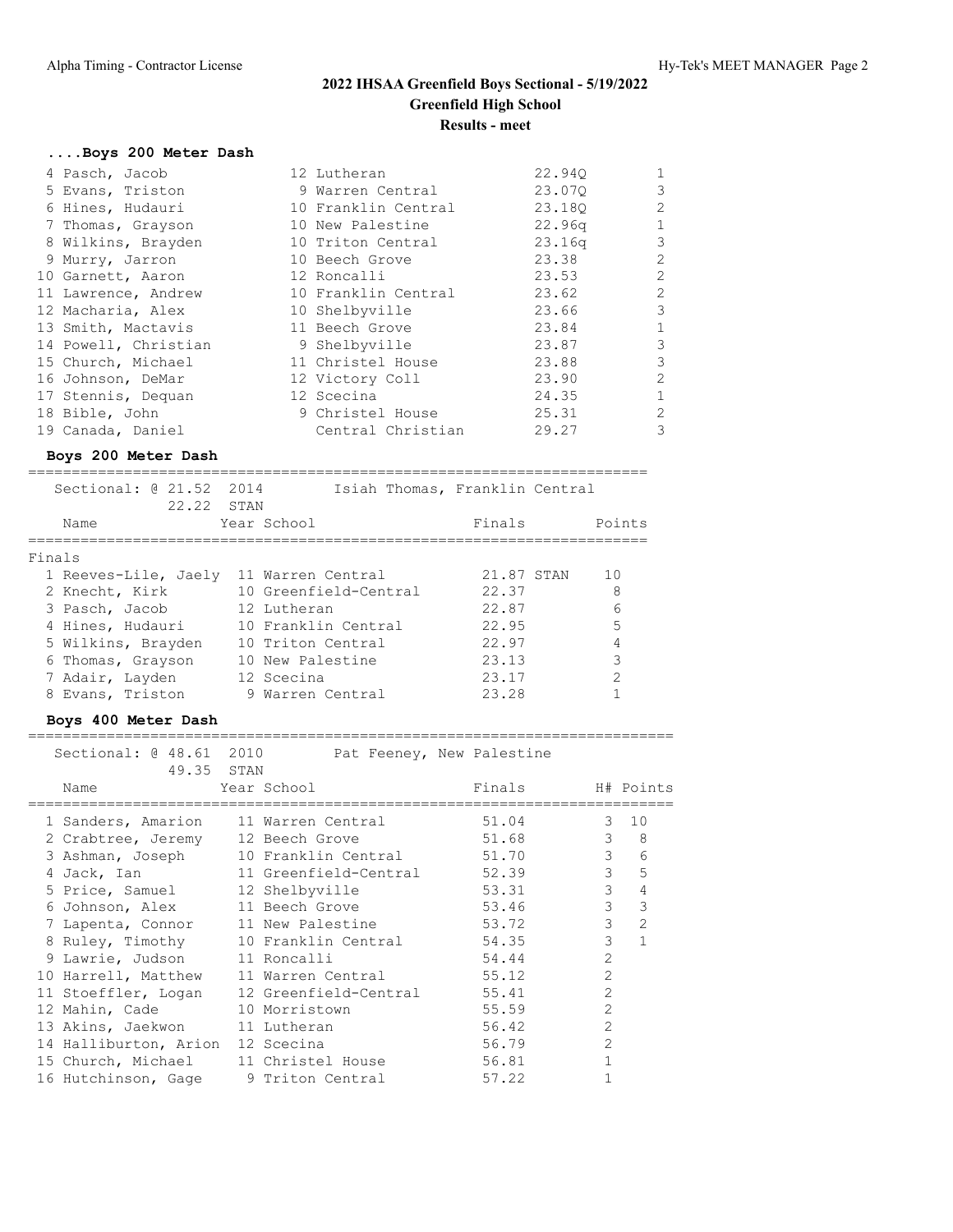#### **....Boys 400 Meter Dash**

| 17 Adam, Sam     | 9 New Palestine   | 57.58   | $\perp$      |
|------------------|-------------------|---------|--------------|
| 18 Hughes, Blake | 9 Shelbyville     | 58.23   | -2           |
| 19 Walker, Ty    | 10 Scecina        | 58.74   | $\mathbf{1}$ |
| 20 Davis, Jabril | 10 Christel House | 1:00.74 |              |

#### **Boys 800 Meter Run**

| $1:55.62$ STAN                   | Sectional: @ 55.21 1994 Vernon Morgan, Manual                                          |         |                |                               |
|----------------------------------|----------------------------------------------------------------------------------------|---------|----------------|-------------------------------|
| Name                             |                                                                                        |         |                |                               |
|                                  | 1 Wills, Xavier 12 Warren Central 1:56.33                                              |         |                | 2, 10                         |
|                                  | 2 Wheeler, Griffen 11 Greenfield-Central 1:57.77                                       |         |                | $2 \quad 8$                   |
|                                  | 3 Parkhurst, Alexand 12 Franklin Central 1:58.08                                       |         |                | 2 6                           |
|                                  | 4 Henkle, Brayden 11 Franklin Central 1:58.52                                          |         |                | 2 5                           |
|                                  | 5 Darley, Colin 12 New Palestine 2:03.89                                               |         |                | $2^{\circ}$<br>$\overline{4}$ |
|                                  | 6 Coburn, Grant 10 Warren Central 2:07.56                                              |         | $2^{\circ}$    | $\overline{3}$                |
|                                  | 7 Batten, Jacob 12 Morristown 2:09.34                                                  |         | $\overline{2}$ | $\overline{c}$                |
|                                  | 8 Presser, Ernest Ja 12 Greenfield-Central 2:09.53                                     |         | 2              | $\overline{1}$                |
|                                  |                                                                                        |         | 2              |                               |
|                                  | 9 Warner, David 11 Roncalli (2:10.15<br>10 Sering, Sam (2:10.62) 12 Roncalli (2:10.62) |         | 2              |                               |
|                                  | 11 Whitaker, Jaret 12 New Palestine 2:13.56                                            |         | $\overline{2}$ |                               |
|                                  | 12 Stuckey, Jace 10 Triton Central 2:18.68                                             |         | $\overline{c}$ |                               |
|                                  | 13 Price, Ben 10 Shelbyville 2:19.24                                                   |         | $\overline{2}$ |                               |
|                                  | 14 Sprinkle, Owen 12 Triton Central 2:19.82                                            |         | 2              |                               |
| 15 Ramsey, Gregory 11 Lutheran   | 2:20.93                                                                                |         | $\mathbf{1}$   |                               |
|                                  | 16 Slaven, Elias 9 Shelbyville 2:21.32                                                 |         | $\overline{2}$ |                               |
|                                  | 17 Riley, Juriah 12 Morristown 2:23.39                                                 |         | $\mathbf{1}$   |                               |
| 18 Radcliff, Daniel 10 Scecina   |                                                                                        | 2:24.21 | $\mathbf{1}$   |                               |
| 19 Woodruff, Parker 11 Lutheran  |                                                                                        | 2:27.58 | $\mathbf{1}$   |                               |
|                                  | 20 Guillien, Sebastia 12 Beech Grove 2:30.14                                           |         | $\mathbf{1}$   |                               |
|                                  | 21 Conway, Landon 9 Christel House 2:33.53                                             |         | $\mathbf{1}$   |                               |
| 22 Trimble-Sunderland 10 Scecina | 2:36.39                                                                                |         | 2              |                               |
|                                  | 23 Gill, Jalen 10 Christel House 2:36.84                                               |         | $\mathbf{1}$   |                               |
| 24 Johnson, Darrien              | 10 Victory Coll<br>2:39.34                                                             |         | $\mathbf{1}$   |                               |

#### **Boys 1600 Meter Run**

#### ======================================================================= Sectional: @ 4:15.95 1999 Aaron FIsher, Franklin Central 4:18.42 STAN Name Year School **Finals** Points ======================================================================= 1 Henkle, Brayden 11 Franklin Central 4:27.70 10 2 Coburn, Grant 10 Warren Central 4:38.36 8 3 Kenkel, Beau 11 Shelbyville 4:41.08 6 4 Leal, Emilio 9 Franklin Central 4:45.31 5 5 Davis, Jack 10 Roncalli 4:56.46 4 6 Tutrow, Lucas 12 Greenfield-Central 5:00.03 3 7 Smith, Gavin 9 New Palestine 5:04.40 2 8 Werner, Micah 10 Lutheran 19 (1998) 5:05.85 1 9 Maloney, Tristin 11 Shelbyville 5:06.01 10 Hollcraft, Nathan 10 Roncalli 5:06.03 11 Crouch, Carter 10 Greenfield-Central 5:06.71 12 McIntosh, Simeon 10 Beech Grove 5:06.76 13 Sprinkle, Owen 12 Triton Central 5:09.68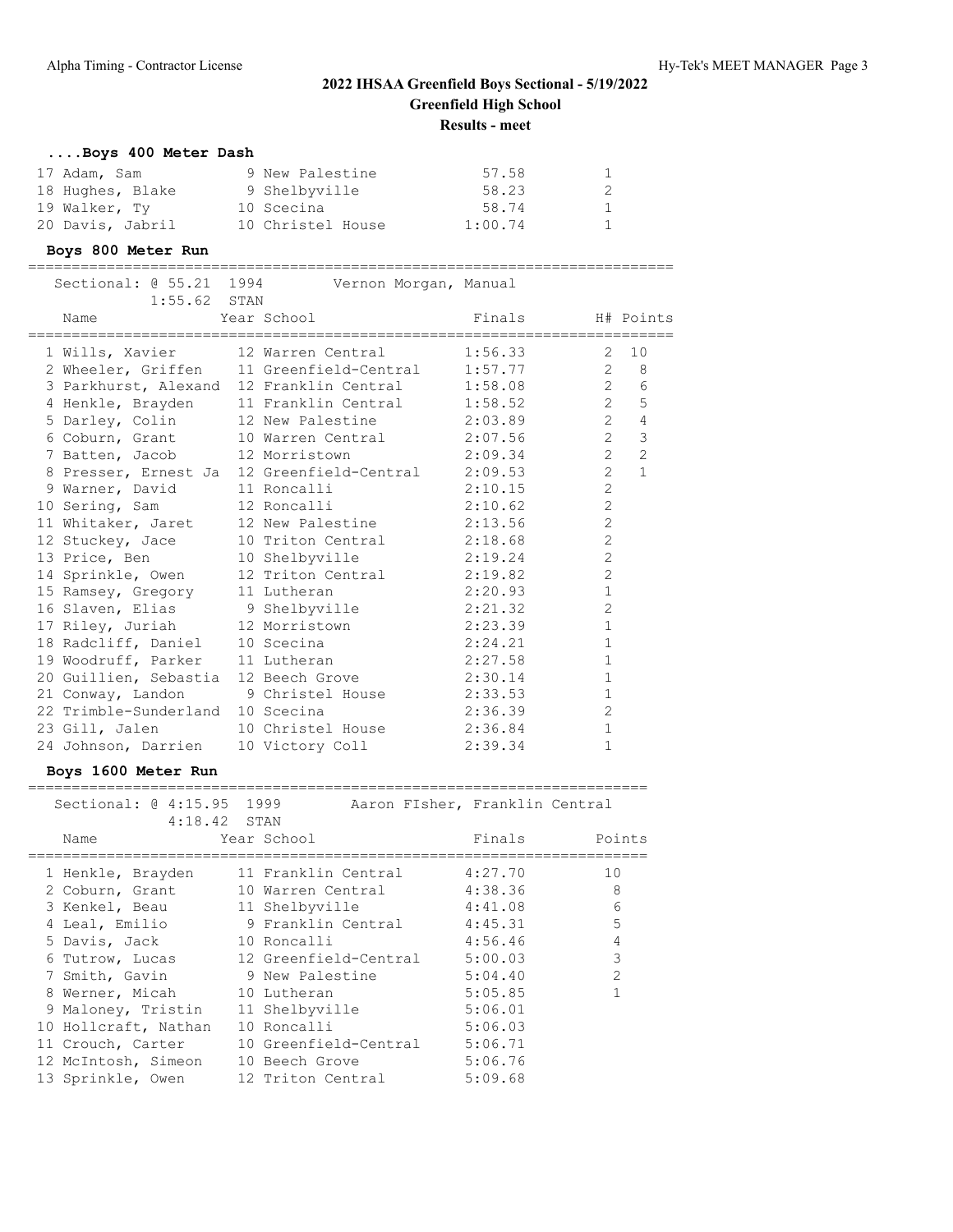### **....Boys 1600 Meter Run**

| 14 Kelley, Ludvick    | 12 Warren Central | 5:12.71 |
|-----------------------|-------------------|---------|
| 15 Guillien, Sebastia | 12 Beech Grove    | 5:25.44 |
| 16 Poole, Zavier      | 12 Morristown     | 5:37.62 |
| 17 Hentz, Matthew     | 10 Scecina        | 5:47.19 |
| 18 Holloway, Harrison | 12 New Palestine  | 5:49.56 |
| 19 Johnson, Darrien   | 10 Victory Coll   | 6:02.90 |
| 20 Butcher, Timothy   | 12 Morristown     | 6:04.30 |
| 21 Evariz, Jerson     | 12 Scecina        | 7:18.57 |

#### **Boys 3200 Meter Run**

| Sectional: @ 9:30.07 2005                           |             | De'Sean Turner, Warren Central |                |
|-----------------------------------------------------|-------------|--------------------------------|----------------|
| $9:18.54$ STAN<br>Name                              | Year School | Finals                         | Points         |
|                                                     |             |                                | 10             |
| 2 Ross, Christopher 10 Greenfield-Central 9:55.17 8 |             |                                |                |
| 3 Brinkruff, Liam 10 Greenfield-Central 9:57.96     |             |                                | 6              |
| 4 Lackey, Owen 11 Franklin Central 10:03.34         |             |                                | 5              |
| 5 Carter, Ethan 12 Warren Central                   |             | 10:33.49                       | $\overline{4}$ |
| 6 Vaught, Samuel 9 Roncalli                         |             | 10:41.47                       | 3              |
| 7 Rittenhouse, Jack 12 Roncalli                     |             | 10:56.62                       | $\overline{2}$ |
|                                                     |             | 10:57.87                       |                |
| 9 Cooper, Jake 9 New Palestine 11:01.64             |             |                                |                |
| 10 Poetz, Isaac 11 New Palestine 11:05.55           |             |                                |                |
| 11 Fox, Michael 12 Shelbyville 11:34.57             |             |                                |                |
| 12 Wagner, Gabriel 11 Warren Central 11:38.84       |             |                                |                |
| 13 Certo, Peter 9 Scecina                           |             | 12:06.22                       |                |
| 14 Hinojosa, Ben 10 Shelbyville 12:16.65            |             |                                |                |
| 15 Carney, Liam 11 Beech Grove                      |             | 12:55.38                       |                |
| 16 Milby, Andrew 12 Scecina                         |             | 13:02.61                       |                |

=======================================================================

### **Boys 110 Meter Hurdles**

| Sectional: 0 14.08 2006<br>14.76 STAN |  | D'Juan RIchardson, Warren Central |            |                |
|---------------------------------------|--|-----------------------------------|------------|----------------|
| Name                                  |  | Year School                       | Prelims    | H#             |
| Preliminaries                         |  |                                   |            |                |
| 1 Hooten, Zander                      |  | 12 Roncalli                       | 14.75QSTAN | 1              |
| 2 Cutshaw, Ethan                      |  | 12 Lutheran                       | 15.520     | 3              |
| 3 Durham, Michael                     |  | 11 Warren Central                 | 15.680     | $\overline{2}$ |
| 4 Cales, Ethan                        |  | 10 Triton Central                 | 15.810     | $\overline{2}$ |
| 5 Winters, Aaliyo                     |  | 11 Warren Central                 | 15.85Q     | 3              |
| 6 Miller, Dameon                      |  | 12 Franklin Central               | 16.31Q     |                |
| 7 Penney, Wyatt                       |  | 11 Franklin Central               | 16.71q     | 3              |
| 8 Thacker, Daniel                     |  | 11 New Palestine                  | 16.97q     | $\overline{2}$ |
| 9 Henderson, Damonte                  |  | 12 Beech Grove                    | 17.27      | $\overline{2}$ |
| 10 Snow, Cole                         |  | 10 Lutheran                       | 17.54      | 3              |
| 11 Erickson, Lucas                    |  | 12 Roncalli                       | 17.57      | 2              |
| 12 O'Dell, James                      |  | 11 New Palestine                  | 18.02      | $\mathbf 1$    |
| 13 Looper, Cash                       |  | 10 Greenfield-Central             | 18.34      |                |
| 14 Carlton, Mathew                    |  | 10 Morristown                     | 19.09      | 3              |
| 15 Crawford, Jakai                    |  | 12 Beech Grove                    | 19.41      |                |
| 16 Doolin, Caleb                      |  | 12 Christel House                 | 19.73      | 3              |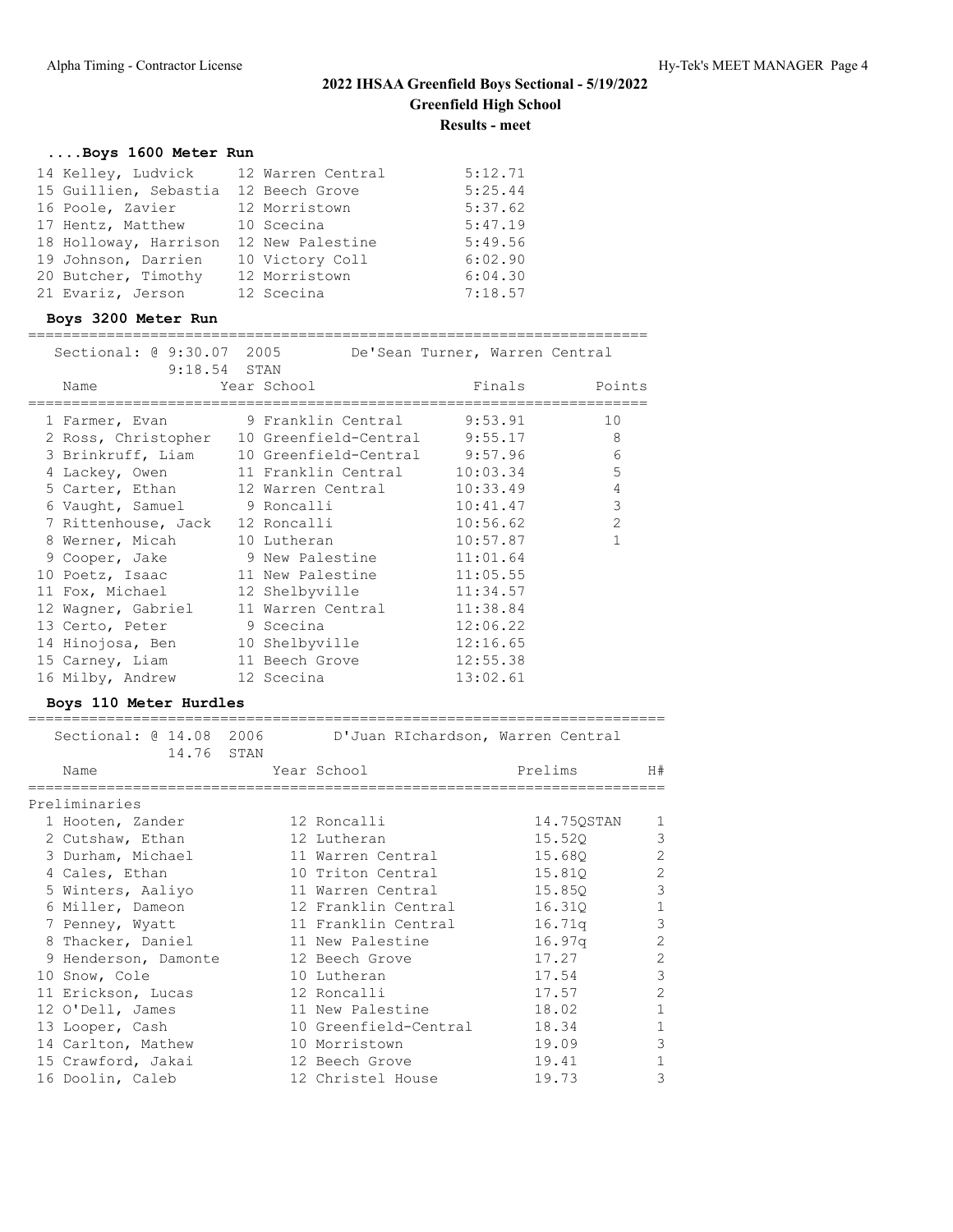| Boys 110 Meter Hurdles |                      |       |               |
|------------------------|----------------------|-------|---------------|
| 17 Foley, Payton       | 9 Greenfield-Central | 19.77 |               |
| 18 Weinzierl, Logan    | 9 Scecina            | 20.41 | $\mathbf{1}$  |
| 19 Schene, Grant       | 10 Shelbyville       | 21.00 | $\mathcal{P}$ |

# **Boys 110 Meter Hurdles**

| Boys 110 Meter Hurdles |                     |                                   |               |
|------------------------|---------------------|-----------------------------------|---------------|
| Sectional: 0 14.08     | 2006<br>14.76 STAN  | D'Juan RIchardson, Warren Central |               |
| Name                   | Year School         | Finals                            | Points        |
| Finals                 |                     |                                   |               |
| 1 Hooten, Zander       | 12 Roncalli         | 14.73 STAN                        | 10            |
| 2 Cutshaw, Ethan       | 12 Lutheran         | 15.48                             | 8             |
| 3 Winters, Aaliyo      | 11 Warren Central   | 15.62                             | 6             |
| 4 Durham, Michael      | 11 Warren Central   | 15.75                             | 5             |
| 5 Cales, Ethan         | 10 Triton Central   | 15.81                             | 4             |
| 6 Miller, Dameon       | 12 Franklin Central | 16.08                             | 3             |
| 7 Penney, Wyatt        | 11 Franklin Central | 16.30                             | $\mathcal{P}$ |
| 8 Thacker, Daniel      | 11 New Palestine    | 17.03                             |               |

#### **Boys 300 Meter Hurdles**

========================================================================== Sectional: @ 37.03 2006 Joey Hodges, Warren Central

| 39.31 STAN                                                                                                      |                                               |                  |                |                |        |
|-----------------------------------------------------------------------------------------------------------------|-----------------------------------------------|------------------|----------------|----------------|--------|
| Name and the state of the state of the state of the state of the state of the state of the state of the state o | Year School                                   | Finals H# Points |                |                |        |
| 1 Hooten, Zander 12 Roncalli                                                                                    |                                               | 40.02            |                | 3 10           |        |
|                                                                                                                 | 2 Durham, Michael 11 Warren Central 40.49 3 8 |                  |                |                |        |
|                                                                                                                 | 3 Cutshaw, Ethan 12 Lutheran 12 + 41.20 3 6   |                  |                |                |        |
|                                                                                                                 | 4 Williams, Jordan 10 Warren Central 43.21    |                  |                | 3 <sub>5</sub> |        |
| 5 Snow, Cole 10 Lutheran                                                                                        |                                               | 43.29            | $\mathcal{E}$  | $\overline{4}$ |        |
|                                                                                                                 |                                               |                  |                | 3 <sup>3</sup> | 43.881 |
|                                                                                                                 | 7 O'Dell, James 11 New Palestine 43.89 3 2    |                  |                |                | 43.882 |
|                                                                                                                 | 8 Gibson, Austin 12 Franklin Central 44.26    |                  |                | $2 \quad 1$    |        |
|                                                                                                                 | 9 Miller, Dameon 12 Franklin Central 44.35    |                  | $\overline{2}$ |                |        |
|                                                                                                                 | 10 Looper, Cash 10 Greenfield-Central 45.12   |                  | $\overline{2}$ |                |        |
| 11 Henderson, Damonte 12 Beech Grove                                                                            |                                               | 45.89            | $\overline{2}$ |                |        |
| 12 Hill, Patrick 12 Scecina                                                                                     |                                               | 46.50            | $\overline{2}$ |                |        |
|                                                                                                                 | 13 Reierson, Anthony- 11 New Palestine 46.81  |                  | $\overline{c}$ |                |        |
|                                                                                                                 | 14 Cales, Ethan 10 Triton Central 47.67       |                  | $\overline{2}$ |                |        |
|                                                                                                                 | 15 Foley, Payton 9 Greenfield-Central 47.81   |                  | $\overline{2}$ |                |        |
|                                                                                                                 | 16 Crawford, Jakai 12 Beech Grove             | 48.48            | $\mathbf{1}$   |                |        |
| 17 Zermeno, Isaac 9 Shelbyville                                                                                 |                                               | 48.78            | $\mathbf{1}$   |                |        |
| 18 Weinzierl, Logan 9 Scecina                                                                                   |                                               | 51.45            |                |                |        |
|                                                                                                                 |                                               |                  |                |                |        |

### **Boys 4x100 Meter Relay**

| Sectional: 0 42.03 2011 | Warren Central, Warren Central<br>R Hollins, E Robinson-Berry, A Shaw, S Tensley |        |  |           |  |
|-------------------------|----------------------------------------------------------------------------------|--------|--|-----------|--|
| 42.55 STAN              |                                                                                  |        |  |           |  |
| School                  |                                                                                  | Finals |  | H# Points |  |
| 1 Greenfield-Central    |                                                                                  | 43.82  |  | 2, 10     |  |
| 1) Lee, Aaron 10        | 2) Runions, Michael 11                                                           |        |  |           |  |
| 3) Knecht, Kirk 10      | 4) McGuire, Hudson 12                                                            |        |  |           |  |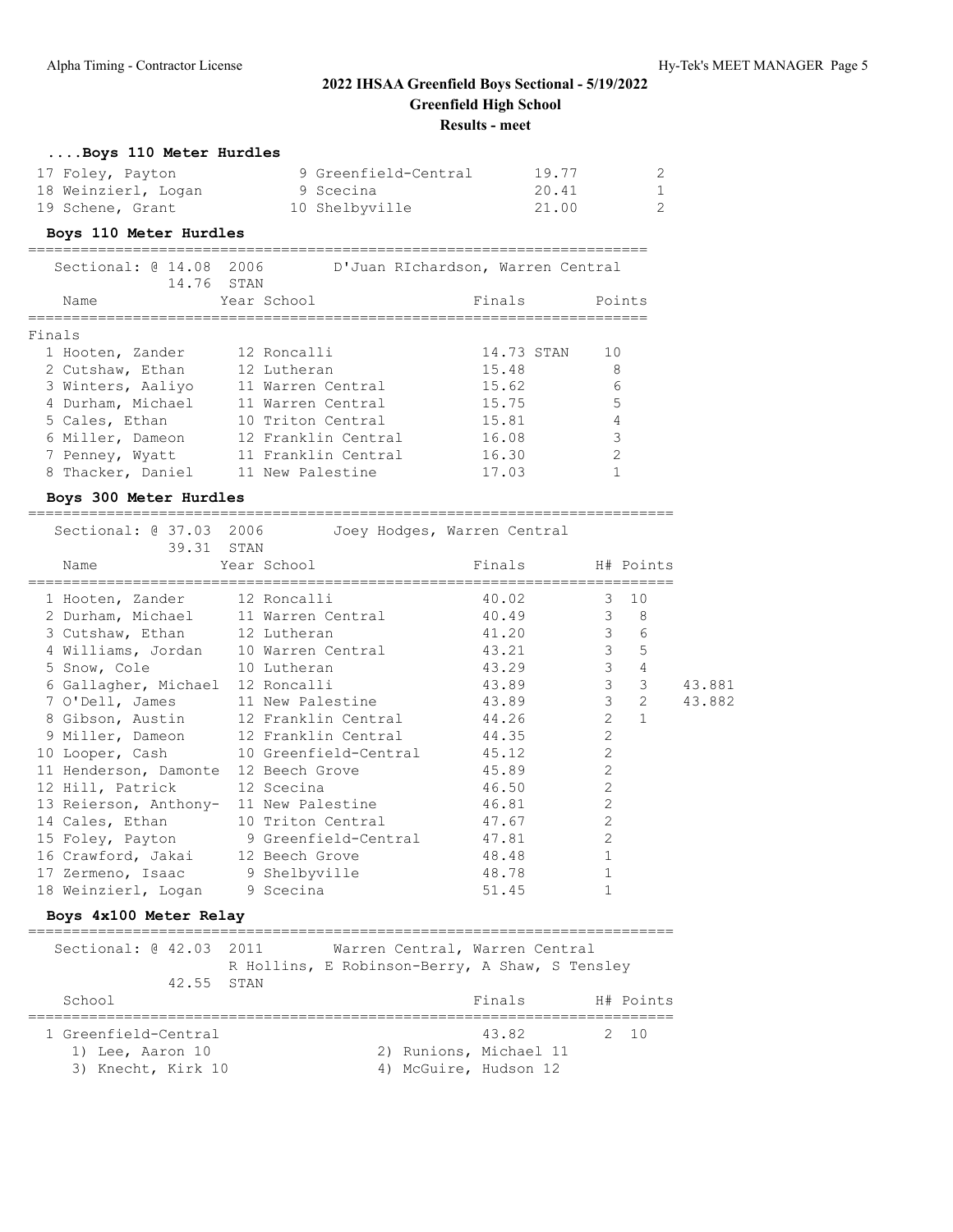### **....Boys 4x100 Meter Relay**

| 5) Starks, Mar'Qwon 9            |    | 6) Stuckey, John 9        |                |             |
|----------------------------------|----|---------------------------|----------------|-------------|
| 7) Jack, Ian 11                  |    | 8) Looper, Cash 10        |                |             |
| 2 Triton Central                 |    | 43.86                     | 2              | 8           |
| 1) Wilkins, Brayden 10           |    | 2) Schultz, Brad 11       |                |             |
| 3) Crawford, Ray 10              |    | 4) Dunville, Anthony 10   |                |             |
| 5) Dunville, Courtney 10         |    | 6) Blake, JaQuan 12       |                |             |
| 3 Franklin Central               |    | 43.87                     | $\mathfrak{L}$ | 6           |
| 1) Hines, Hudauri 10             |    | 2) Naessens, Zachary 9    |                |             |
| 3) Fajardo, Enrique 11           |    | 4) Harvey, Jayon 10       |                |             |
| 5) Ruley, Timothy 10             |    | 6) Washington, Courtney 9 |                |             |
| 7) Lawrence, Andrew 10           |    | 8) Quarles, Nahum 12      |                |             |
| 4 Roncalli                       |    | 44.56                     | 2              | 5           |
| 1) Brandenburg, Ben 10           |    | 2) Garnett, Aaron 12      |                |             |
| 3) Newett, Brady 12              |    | 4) Newett, Colin 12       |                |             |
| 5) Hooten, Zander 12             |    | 6) Gallagher, Michael 12  |                |             |
| 7) Lockard, Kyle 12              | 8) |                           |                |             |
| 5 New Palestine                  |    | 45.44                     | 2              | 4           |
| 1) Lapenta, Drew 10              |    | 2) O'Dell, James 11       |                |             |
| 3) Thomas, Grayson 10            |    | 4) Johnson, Madix 12      |                |             |
| 5) Thacker, Michael 9            |    | 6) Thacker, Isaiah 11     |                |             |
| 7) Thacker, Daniel 11            |    | 8) Dragoo, Dylan 9        |                |             |
| 6 Shelbyville                    |    | 45.69                     | $\mathbf{1}$   | 3           |
| 1) Marcum, Jordan 11             |    | 2) Schene, Grant 10       |                |             |
| 3) Powell, Christian 9           |    | 4) Callahan, Kylan 9      |                |             |
| 5) Macharia, Alex 10             |    | 6) Cazares, Benito 11     |                |             |
| 7) Zermeno, Isaac 9              |    | 8) Turner, Keagan 9       |                |             |
| 7 Indianapolis Lutheran          |    | 45.90                     | 1              | 2           |
| 1) Shelby, Cur'Brian 11          |    | 2) Pasch, Jacob 12        |                |             |
| 3) Cooper, Javarrea 9            |    | 4) Jones, DeVuan 9        |                |             |
| 5) Brooks, Brandon 12            |    | 6) Clay, Montasi 12       |                |             |
| 8 Christel House                 |    | 47.24                     | $\mathbf{1}$   | $\mathbf 1$ |
| 1) McDougalle, Jalen 12          |    | 2) Church, Michael 11     |                |             |
| 3) Smith, Jayden 12              |    | 4) Doolin, Caleb 12       |                |             |
| 5) Gill, Jalen 10                |    | 6) Bible, John 9          |                |             |
| 7) Younger, Terrance 12          | 8) |                           |                |             |
| -- Indianapolis Scecina Memorial |    | DNF                       | 2              |             |
| 1) Meriweather, Christian 12     |    | 2) Adair, Layden 12       |                |             |
| 3) Woods, Tamir 11               |    | 4) Greathouse, Marcus 11  |                |             |
| 5) Hill, Patrick 12              |    | 6) Stennis, Dequan 12     |                |             |
| -- Warren Central                |    | DO                        | 2              |             |
| 1) Reeves-Lile, Jaelyn 11        |    | 2) Baker, Ezra 12         |                |             |
| 3) Jackson, Alavion 11           |    | 4) Johnson, Vermont 12    |                |             |
| 5) Taylor, David 11              |    | 6) Sanders, Amarion 11    |                |             |
| 7) Stephens, Brion 12            |    | 8) Evans, Triston 9       |                |             |

#### **Boys 4x400 Meter Relay**

========================================================================== Sectional: @ 3:19.99 2006 Warren Central, Warren Central D Richardson, C Adkins, J Hodge, K Elkins 3:21.83 STAN Finals H# Points ========================================================================== 1 Warren Central 3:23.74 2 10 1) Wills, Xavier 12 2) Stephens, Brion 12 3) Durham, Michael 11 4) Sanders, Amarion 11

| 5) Starks, Mar'Qwon 9            |    | 6) Stuckey, John 9        |              |                |            |
|----------------------------------|----|---------------------------|--------------|----------------|------------|
| 7) Jack, Ian 11                  |    | 8) Looper, Cash 10        |              |                |            |
| 2 Triton Central                 |    | 43.86                     | 2            | 8              |            |
| 1) Wilkins, Brayden 10           |    | 2) Schultz, Brad 11       |              |                |            |
| 3) Crawford, Ray 10              |    | 4) Dunville, Anthony 10   |              |                |            |
| 5) Dunville, Courtney 10         |    | 6) Blake, JaQuan 12       |              |                |            |
| 3 Franklin Central               |    | 43.87                     | 2            | 6              |            |
| 1) Hines, Hudauri 10             |    | 2) Naessens, Zachary 9    |              |                |            |
| 3) Fajardo, Enrique 11           |    | 4) Harvey, Jayon 10       |              |                |            |
| 5) Ruley, Timothy 10             |    | 6) Washington, Courtney 9 |              |                |            |
| 7) Lawrence, Andrew 10           |    | 8) Quarles, Nahum 12      |              |                |            |
| 4 Roncalli                       |    | 44.56                     | 2            | 5              |            |
| 1) Brandenburg, Ben 10           |    | 2) Garnett, Aaron 12      |              |                |            |
| 3) Newett, Brady 12              |    | 4) Newett, Colin 12       |              |                |            |
| 5) Hooten, Zander 12             |    | 6) Gallagher, Michael 12  |              |                |            |
| 7) Lockard, Kyle 12              | 8) |                           |              |                |            |
| 5 New Palestine                  |    | 45.44                     | 2            | 4              |            |
| 1) Lapenta, Drew 10              |    | 2) O'Dell, James 11       |              |                |            |
| 3) Thomas, Grayson 10            |    | 4) Johnson, Madix 12      |              |                |            |
| 5) Thacker, Michael 9            |    | 6) Thacker, Isaiah 11     |              |                |            |
| 7) Thacker, Daniel 11            |    | 8) Dragoo, Dylan 9        |              |                |            |
| 6 Shelbyville                    |    | 45.69                     | 1            | 3              |            |
| 1) Marcum, Jordan 11             |    | 2) Schene, Grant 10       |              |                |            |
| 3) Powell, Christian 9           |    | 4) Callahan, Kylan 9      |              |                |            |
| 5) Macharia, Alex 10             |    | 6) Cazares, Benito 11     |              |                |            |
| 7) Zermeno, Isaac 9              |    | 8) Turner, Keagan 9       |              |                |            |
| 7 Indianapolis Lutheran          |    | 45.90                     | $\mathbf{1}$ | 2              |            |
| 1) Shelby, Cur'Brian 11          |    | 2) Pasch, Jacob 12        |              |                |            |
| 3) Cooper, Javarrea 9            |    | 4) Jones, DeVuan 9        |              |                |            |
| 5) Brooks, Brandon 12            |    | 6) Clay, Montasi 12       |              |                |            |
| 8 Christel House                 |    | 47.24                     | 1            | $\overline{1}$ |            |
| 1) McDougalle, Jalen 12          |    | 2) Church, Michael 11     |              |                |            |
| 3) Smith, Jayden 12              |    | 4) Doolin, Caleb 12       |              |                |            |
| 5) Gill, Jalen 10                |    | 6) Bible, John 9          |              |                |            |
| 7) Younger, Terrance 12          | 8) |                           |              |                |            |
| -- Indianapolis Scecina Memorial |    | DNF                       | 2            |                |            |
| 1) Meriweather, Christian 12     |    | 2) Adair, Layden 12       |              |                |            |
| 3) Woods, Tamir 11               |    | 4) Greathouse, Marcus 11  |              |                |            |
| 5) Hill, Patrick 12              |    | 6) Stennis, Dequan 12     |              |                |            |
| -- Warren Central                |    | DQ.                       | 2            |                | DQ 1st exh |
| 1) Reeves-Lile, Jaelyn 11        |    | 2) Baker, Ezra 12         |              |                |            |
| 3) Jackson, Alavion 11           |    | 4) Johnson, Vermont 12    |              |                |            |
| 5) Taylor, David 11              |    | 6) Sanders, Amarion 11    |              |                |            |
| 7) Stephens, Brion 12            |    | 8) Evans, Triston 9       |              |                |            |
|                                  |    |                           |              |                |            |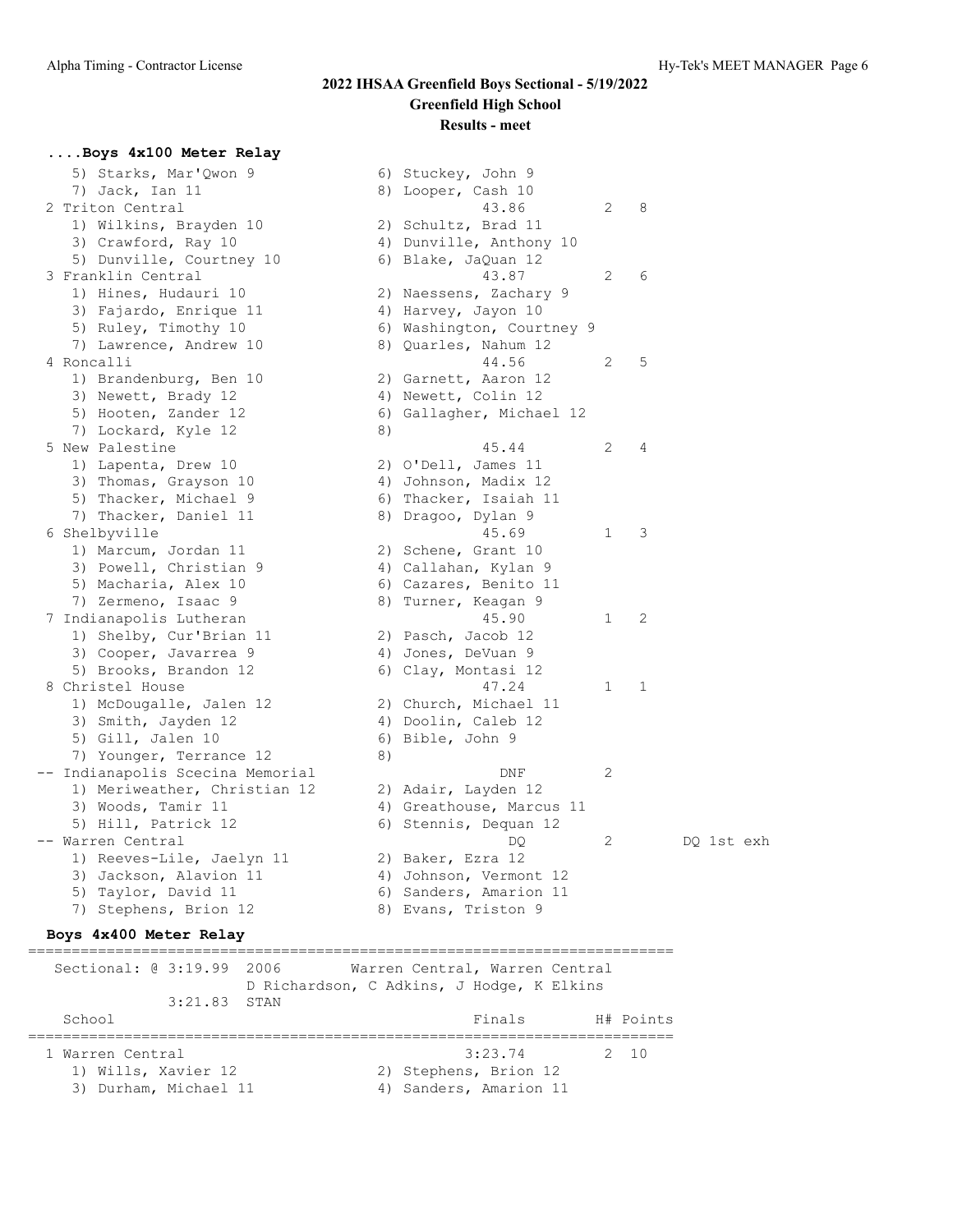#### **....Boys 4x400 Meter Relay**

5) Baker, Ezra 12 <sup>-</sup> 6) Harrell, Matthew 11<br>
7) Coburn, Grant 10 <sup>8</sup> 8) Reeves-Lile, Jaelyn 11<br>
2 Franklin Central 3:30.78 2 7) Coburn, Grant 10 8) Reeves-Lile, Jaelyn 11 2 Franklin Central 3:30.78 2 8 1) Parkhurst, Alexander 12 2) Ashman, Joseph 10 3) Naessens, Zachary 9 (4) Leal, Emilio 9 5) Miller, Dameon 12 6) Ruley, Timothy 10 7) Weaver, Ivan 10 8) Henkle, Brayden 11 3 Greenfield-Central 3:33.33 2 6 1) Wheeler, Griffen 11 2) Jack, Ian 11 3) Runions, Michael 11 4) Stoeffler, Logan 12 5) Presser, Ernest Jacob 12 (6) Tutrow, Lucas 12 7) Kojima, Masanori 12 8) Fraire-Blanco, Jefferson 12 4 Roncalli 3:34.50 2 5 1) Warner, David 11 2) Lawrie, Judson 11 3) Cissell, Noah 12 4) Hooten, Zander 12 5) Gallagher, Michael 12 (6) Sering, Sam 12 7) Garnett, Aaron 12 (8) 5 New Palestine 3:37.16 2 4 1) Dragoo, Dylan 9 2) Lapenta, Connor 11 3) Crawmer, Cody 11 4) Thomas, Grayson 10 5) Darley, Colin 12 6) Whitaker, Jaret 12 7) Lapenta, Drew 10 8) Thacker, Isaiah 11 6 Shelbyville 3:37.89 2 3 1) Hughes, Blake 9 2) Macharia, Alex 10 3) Cazares, Benito 11 4) Powell, Christian 9 5) Kenkel, Beau 11 6) Price, Samuel 12 7) Schene, Grant 10 8) Price, Ben 10 7 Indianapolis Scecina Memorial 3:38.48 1 2 1) Halliburton, Arion 12 2) Meriweather, Christian 12 3) Woods, Tamir 11 (4) Adair, Layden 12 5) Radcliff, Daniel 10 6) Trimble-Sunderland, Seth 10 7) Hill, Patrick 12 (8) 8 Indianapolis Lutheran 3:39.58 1 1 1) Ervin, Christopher 11 2) Cutshaw, Ethan 12 3) Akins, Jaekwon 11 (4) Pasch, Jacob 12 5) Ramsey, Gregory 11 6) Brooks, Brandon 12 7) Clay, Montasi 12 8) Snow, Cole 10 9 Beech Grove 2 2 2 2 2 2 3:41.05 1) Smith, Mactavis 11 2) Johnson, Alex 11 3) Murry, Jarron 10 4) Crabtree, Jeremy 12 5) McIntosh, Simeon 10 6) Crawford, Jakai 12

#### **Boys 4x800 Meter Relay**

======================================================================= Sectional: @ 8:03.58 2003 Franklin Central, Franklin Central G Walker, D Milller, S O'Brien, T Sachse 7:58.67 STAN School **Finals** Points Points Points Points Points Points Points Points Points Points Points Points Points Points Points Points Points Points Points Points Points Points Points Points Points Points Points Points Points Poi ======================================================================= 1 Franklin Central 8:12.90 10 1) Forey, Alex 11 2) Hall, Deacon 11 3) Leal, Emilio 9 4) Farmer, Evan 9 5) McDermott, Kaden 10 6) Henkle, Brayden 11 7) Parkhurst, Alexander 12 and 8) Ashman, Joseph 10 2 New Palestine 8:17.19 8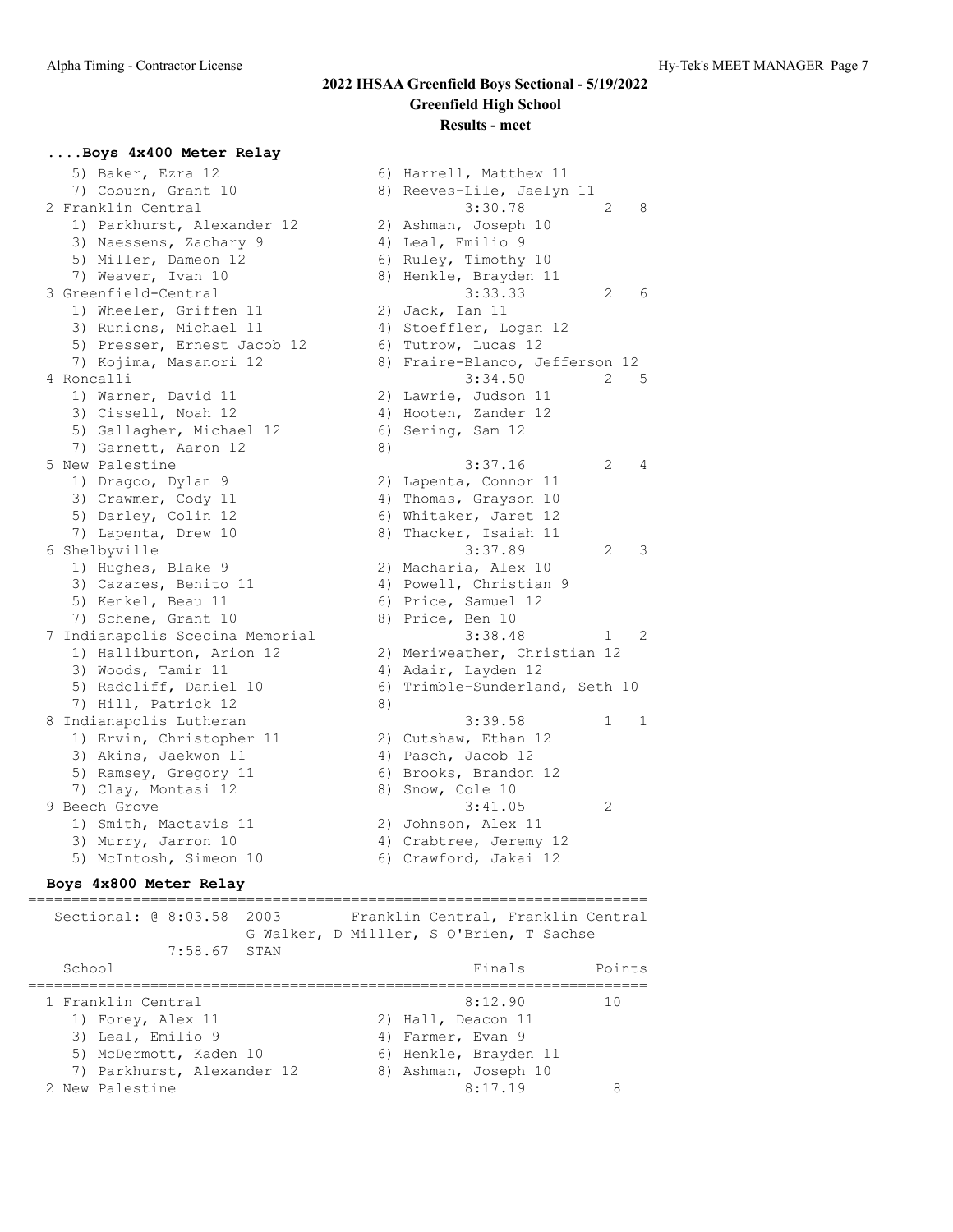### **....Boys 4x800 Meter Relay**

| 1) Darley, Colin 12                | 2) Lapenta, Connor 11      |
|------------------------------------|----------------------------|
| 3) Davis, Danny 10                 | 4) Crawmer, Cody 11        |
| 5) Adam, Sam 9                     | 6) Whitaker, Jaret 12      |
| 7) Cooper, Jake 9                  | 8) Smith, Gavin 9          |
| 3 Warren Central                   | 8:26.91<br>6               |
| 1) Kelley, Ludvick 12              | 2) Collins, Christian 12   |
| 3) Carter, Ethan 12                | 4) Ma, Andrew 11           |
| 5) Coburn, Grant 10                | 6) Wills, Xavier 12        |
| 7) Norris, Byron 9                 | 8) Haynes, Jackson 9       |
| 4 Roncalli                         | 8:32.05<br>5               |
| 1) Sering, Sam 12                  | 2) Warner, David 11        |
| 3) Vaught, Samuel 9                | 4) Cissell, Noah 12        |
| 5) Euzen, Ronan 12                 | 6) Lawrie, Judson 11       |
| 7) Davis, Jack 10                  | 8) Littell, Ezra 10        |
| 5 Greenfield-Central               | 8:34.02<br>4               |
| 1) Brinkruff, Liam 10              | 2) Kojima, Masanori 12     |
| 3) Presser, Ernest Jacob 12        | 4) Tutrow, Lucas 12        |
| 5) Ross, Christopher 10            | 6) Wheeler, Griffen 11     |
| 7) Bright, Adam 12                 | 8) Crouch, Carter 10       |
| 6 Shelbyville                      | 9:16.77<br>3               |
| 1) Kenkel, Beau 11                 | 2) Price, Ben 10           |
| 3) Slaven, Elias 9                 | 4) Maloney, Tristin 11     |
| 5) Price, Samuel 12                | 6) Hinojosa, Ben 10        |
| 7) Fox, Michael 12                 | 8) Von Werder, Elijah 11   |
| 7 Indianapolis Lutheran            | 9:31.28<br>2               |
| 1) Ramsey, Gregory 11              | 2) Werner, Levi 9          |
| 3) Woodruff, Parker 11             | Werner, Micah 10<br>4)     |
| 5) Loman, Samuel 11                | 6)                         |
| Indianapolis Scecina Memorial<br>8 | 9:33.49<br>1               |
| 1) Trimble-Sunderland, Seth 10     | 2) Ochs-Wald, Nash 9       |
| 3) Schroeder, Forrest 10           | 4) Radcliff, Daniel 10     |
| 5) White, Wynton 9                 | Greathouse, Dionte 9<br>6) |
| 7) Milby, Andrew 12                | 8)                         |

### **Boys High Jump**

| Sectional: 0 7-00 5/20/2021 Brion Stephens, Warren Centr                                                                         |                     | $6 - 05.00$ STAN        |  |  |           |             |               |
|----------------------------------------------------------------------------------------------------------------------------------|---------------------|-------------------------|--|--|-----------|-------------|---------------|
| Name                                                                                                                             |                     | External Year School    |  |  |           |             | Finals Points |
| 1 Stephens, Brion 12 Warren Central 6-08.00 STAN<br>$5-08$ $5-10$ $6-00$ $6-01$ $6-02$ $6-03$ $6-04$ $6-05$ $6-06$ $6-08$ $6-10$ |                     |                         |  |  |           |             | 10            |
|                                                                                                                                  |                     | P P P P P P P P P       |  |  |           | O O XXX     |               |
| 5-08 5-10 6-00 6-01 6-02 6-03 6-04 6-05 6-06 6-08                                                                                |                     |                         |  |  |           |             | - 8           |
|                                                                                                                                  |                     | P P O O O P O P XXO XXX |  |  |           |             |               |
| 3 Gillard, Braylen 10 Franklin Central 56-06.00 STAN                                                                             |                     |                         |  |  |           |             | 6             |
| 5-08 5-10 6-00 6-01 6-02 6-03 6-04 6-05 6-06 6-08                                                                                |                     |                         |  |  |           |             |               |
| XO.<br>P                                                                                                                         |                     | O P O P XO              |  |  | P XXO XXX |             |               |
| 4 Brandenburg, Ben 10 Roncalli                                                                                                   |                     |                         |  |  |           | $6 - 01.00$ | 5             |
| $5-08$ $5-10$ $6-00$ $6-01$ $6-02$                                                                                               |                     |                         |  |  |           |             |               |
| XO.                                                                                                                              |                     | OOXXOXXX                |  |  |           |             |               |
| 5 Marcum, Jordan 11 Shelbyville<br>$5 - 08$ $5 - 10$ $6 - 00$ $6 - 01$                                                           |                     |                         |  |  |           | $6 - 00.00$ | 3.50          |
| $\Omega$                                                                                                                         | $\circ$<br>$\Omega$ | XXX X                   |  |  |           |             |               |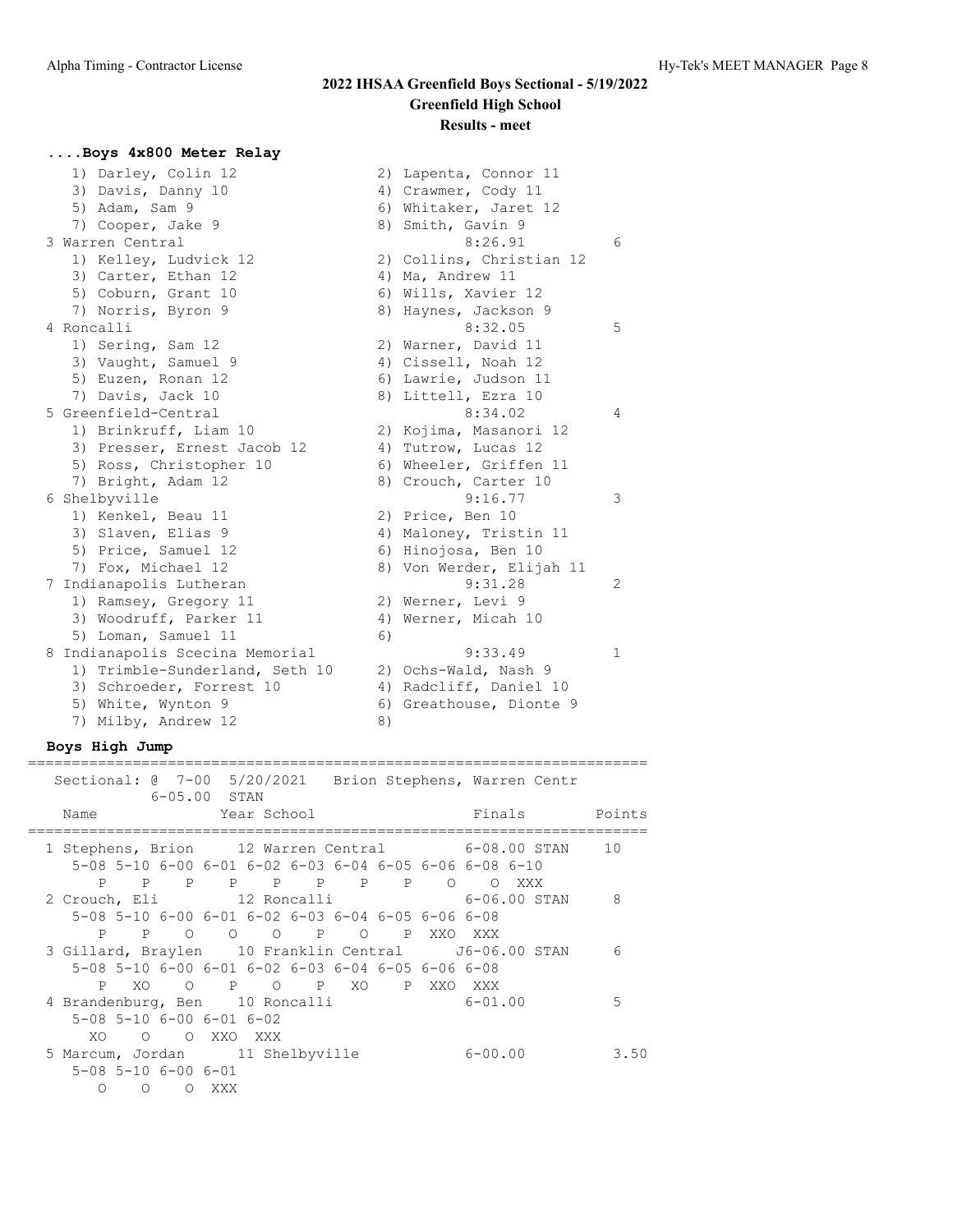| Boys High Jump                                                                         |  |             |                |
|----------------------------------------------------------------------------------------|--|-------------|----------------|
| 5 Ryba, Elliot 10 Greenfield-Central 6-00.00<br>$5 - 08$ $5 - 10$ $6 - 00$ $6 - 01$    |  |             | 3.50           |
| P O O XXX<br>7 Taylor, David 11 Warren Central 56-00.00                                |  |             | $\overline{2}$ |
| $5-08$ $5-10$ $6-00$ $6-01$ $6-02$<br>P O XO P XXX                                     |  |             |                |
| 8 Cutshaw, Ethan 12 Lutheran<br>$5 - 08$ $5 - 10$ $6 - 00$<br>P XO XXX                 |  | $5 - 10.00$ | $\mathbf 1$    |
| 9 Thacker, Daniel 11 New Palestine 55-10.00<br>$5 - 08$ $5 - 10$ $6 - 00$<br>O XXO XXX |  |             |                |
| 10 Howard, Jalen 9 Franklin Central 5-08.00<br>$5 - 08$ $5 - 10$<br>O XXX              |  |             |                |
| 10 McGuire, Hudson 12 Greenfield-Central 5-08.00<br>$5 - 08$ $5 - 10$<br>O XXX         |  |             |                |
| -- McIntosh, Simeon 10 Beech Grove<br>$5 - 08$<br>XXX                                  |  | NH.         |                |
| -- Woods, Tamir 11 Scecina<br>$5 - 08$<br>XXX X                                        |  | NH.         |                |
| -- Henderson, Damonte 12 Beech Grove<br>$5 - 08$ $5 - 10$<br>P XXX                     |  | NH.         |                |
| -- Holsey, Javen 12 Lutheran<br>$5 - 08$<br>XXX                                        |  | NH.         |                |
| -- Gill, Jalen 10 Christel House<br>$5 - 08$<br>XXX X                                  |  | NH          |                |
| -- Trimble-Sunderland 10 Scecina<br>$5 - 08$<br>XXX                                    |  | NH          |                |
|                                                                                        |  |             |                |

### **Boys Pole Vault**

| Sectional: @ 14-10 2009                         |   | $14 - 06.00$ STAN |              |                                                                                               |              |          |                | Matt Knox, Franklin Central         |              |            |     |  |
|-------------------------------------------------|---|-------------------|--------------|-----------------------------------------------------------------------------------------------|--------------|----------|----------------|-------------------------------------|--------------|------------|-----|--|
| Name                                            |   |                   |              | Year School                                                                                   |              |          |                | Finals Points                       |              |            |     |  |
| 1 Rossell, Jack 11 New Palestine 13-06.00       |   |                   |              |                                                                                               |              |          |                |                                     |              |            | 10  |  |
|                                                 |   |                   |              | $9-00$ $9-06$ $10-00$ $10-06$ $11-00$ $11-06$ $12-00$ $12-06$ $13-00$ $13-03$ $13-06$ $13-09$ |              |          |                |                                     |              |            |     |  |
| P                                               |   | $P \qquad \qquad$ |              | P P P                                                                                         | P            | $\Omega$ | $\overline{O}$ | $\Omega$                            | P            | $\bigcirc$ | XXX |  |
| 2 Jackson, Eldon 12 Franklin Central J13-06.00  |   |                   |              |                                                                                               |              |          |                |                                     |              | 8          |     |  |
|                                                 |   |                   |              | 9-00 9-06 10-00 10-06 11-00 11-06 12-00 12-06 13-00 13-03 13-06 13-09                         |              |          |                |                                     |              |            |     |  |
| P                                               |   |                   |              | P P P P                                                                                       |              | XO O     |                | $\begin{matrix} 0 & 0 \end{matrix}$ | $\mathbb{P}$ | $\bigcirc$ | XXX |  |
| 3 Williams, Aidan 12 Franklin Central J13-06.00 |   |                   |              |                                                                                               |              |          |                |                                     |              | 6          |     |  |
|                                                 |   |                   |              | 9-00 9-06 10-00 10-06 11-00 11-06 12-00 12-06 13-00 13-03 13-06 13-09                         |              |          |                |                                     |              |            |     |  |
|                                                 |   |                   |              | P P P P P P                                                                                   |              |          |                | XO O O P                            |              | XO.        | XXX |  |
| 4 Halter, Sage 11 New Palestine 13-00.00        |   |                   |              |                                                                                               |              |          |                |                                     |              | 5          |     |  |
|                                                 |   |                   |              | 9-00 9-06 10-00 10-06 11-00 11-06 12-00 12-06 13-00 13-03 13-06                               |              |          |                |                                     |              |            |     |  |
| P                                               | P | P                 | $\mathbf{P}$ | P                                                                                             | $\mathbf{P}$ | $\circ$  | $\Omega$       | $\Omega$                            | P            | XXX        |     |  |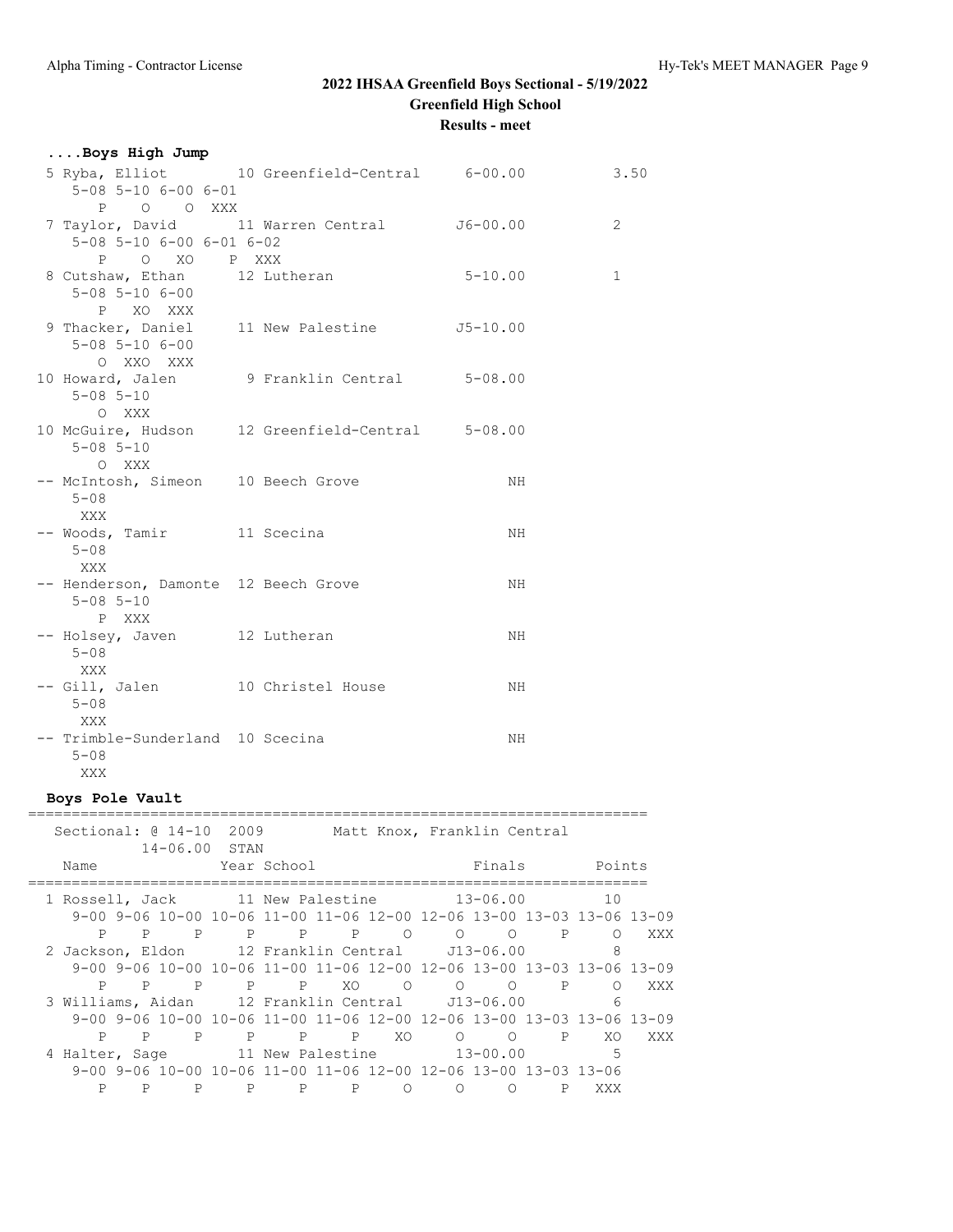### **....Boys Pole Vault**

| 5 Rossman, Brayden 10 Roncalli                  |     |          |          |          |          |    |     | $12 - 00.00$ |  |
|-------------------------------------------------|-----|----------|----------|----------|----------|----|-----|--------------|--|
| 9-00 9-06 10-00 10-06 11-00 11-06 12-00 12-06   |     |          |          |          |          |    |     |              |  |
| P                                               | P   | $\Omega$ | $\Omega$ | $\circ$  | $\Omega$ | XO | XXX |              |  |
| 6 Looper, Cash 10 Greenfield-Central 11-00.00   |     |          |          |          |          |    |     |              |  |
| $9-00$ $9-06$ $10-00$ $10-06$ $11-00$ $11-06$   |     |          |          |          |          |    |     |              |  |
| O                                               | P   |          | O XXO    | $\Omega$ | XXX      |    |     |              |  |
| 7 Herald, Dakota 12 Greenfield-Central 10-00.00 |     |          |          |          |          |    |     |              |  |
| $9 - 00$ $9 - 06$ $10 - 00$ $10 - 06$           |     |          |          |          |          |    |     |              |  |
| XO.                                             | XO. | XO.      | XXX X    |          |          |    |     |              |  |
| -- Strykowski, Austin 11 Roncalli               |     |          |          |          |          |    |     | ΝH           |  |
| $9 - 00$                                        |     |          |          |          |          |    |     |              |  |
| XXX                                             |     |          |          |          |          |    |     |              |  |

### **Boys Long Jump**

|                                                                                                                      | =========     |             |  |              |               |                |
|----------------------------------------------------------------------------------------------------------------------|---------------|-------------|--|--------------|---------------|----------------|
| Sectional: @ 23-01.50 2004 Donald Washington, Franklin Centr                                                         | 22-02.75 STAN |             |  |              |               |                |
| Name                                                                                                                 |               | Year School |  |              | Finals Points |                |
| 1 Knecht, Kirk 10 Greenfield-Central 21-10.50 10<br>20-07.50 21-03.25 21-10.50 FOUL FOUL FOUL                        |               |             |  |              |               |                |
| 2 Lockard, Kyle 12 Roncalli 12 21-08.75<br>21-08.75 21-07.75 20-03.25 FOUL FOUL FOUL                                 |               |             |  |              |               |                |
| 3 Gillard, Braylen 10 Franklin Central 21-07.50 6<br>20-07.75 21-07.50 21-02 FOUL FOUL FOUL                          |               |             |  |              |               |                |
| 4 Sanders, Amarion 11 Warren Central 20-11.75<br>20-07.25 20-08.75 20-09.25 17-08.50 19-09 20-11.75                  |               |             |  |              |               | 5              |
| 5 Baker, Ezra 12 Warren Central 20-08.50<br>20-00.25 20-08.50 20-02.50 19-00.25 19-07.50 20-03.25                    |               |             |  |              |               | $\overline{4}$ |
| 6 Price, Samuel 12 Shelbyville 20-07.75<br>20-07.75 20-04.25 20-03.25 FOUL FOUL FOUL                                 |               |             |  |              |               | $\mathsf 3$    |
| 7 Macharia, Alex 10 Shelbyville 20-03.50<br>20-03.50 FOUL 18-06 18-00.50 19-07.50 19-10                              |               |             |  |              |               | $\overline{c}$ |
| 8 Wilkins, Brayden 10 Triton Central 20-02.50                                                                        |               |             |  |              |               | $\mathbf{1}$   |
| FOUL 19-11 19-09 20-02.50 FOUL FOUL<br>9 Clay, Montasi 12 Lutheran 20-01.25<br>20-01.25 19-10.50 FOUL FOUL FOUL FOUL |               |             |  |              |               |                |
| 10 Walker, Ty 10 Scecina 19-08.75<br>19-08.75 18-05.50 17-07.75                                                      |               |             |  |              |               |                |
| 11 Lee, Aaron 10 Greenfield-Central 19-07.75<br>19-00.75 19-07.75 16-09                                              |               |             |  |              |               |                |
| 12 Strong, Jeremiah 12 Victory Coll<br>19-03.50 18-08.25 FOUL                                                        |               |             |  | $19 - 03.50$ |               |                |
| 13 Ervin, Christopher 11 Lutheran 18-10.75<br>18-09.25 18-10.75 18-06                                                |               |             |  |              |               |                |
| 18-09.25 18-10.75 18-06<br>14 Stennis, Dequan 12 Scecina 18-10.50<br>18-10.50 15-06.25 17-05                         |               |             |  |              |               |                |
| 18-10.50 15-06.25 17-05<br>15 Johnson, Tyler 12 Roncalli 18-09.75<br>18-01.25 18-09.75 18-04                         |               |             |  |              |               |                |
| 16 Bible, John 9 Christel House 17-10.00<br>FOUL 17-10 17-07                                                         |               |             |  |              |               |                |
| 17 Crawley, Aeden 11 Beech Grove 17-07.00<br>$14-05.25$ $16-08$ $17-07$                                              |               |             |  |              |               |                |
| 18 Smith, Jayden 12 Christel House 17-01.00<br>15-10.50 FOUL 17-01                                                   |               |             |  |              |               |                |
|                                                                                                                      |               |             |  |              |               |                |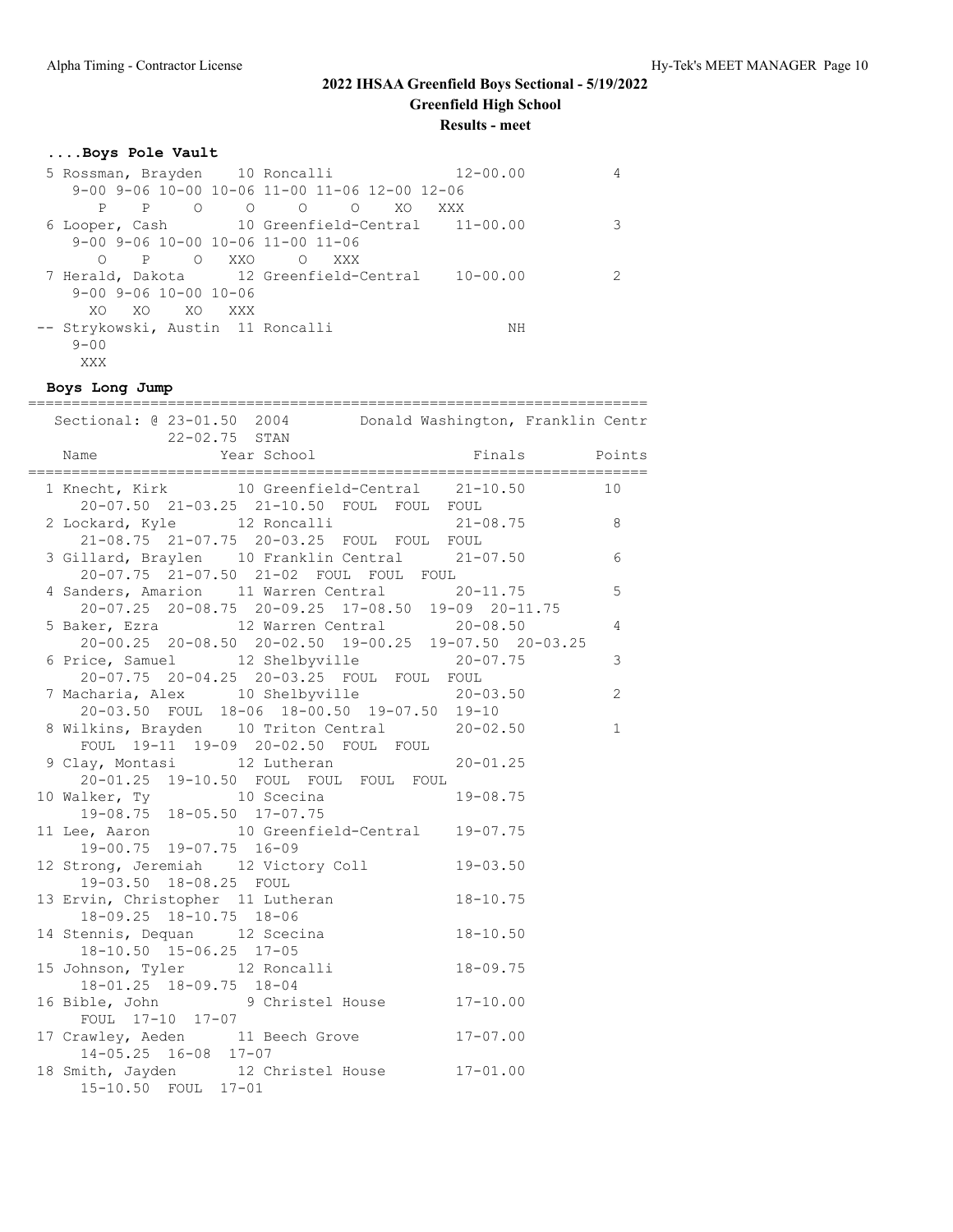**Results - meet**

### **....Boys Long Jump**

-- Howard, Jalen 9 Franklin Central 600 FOUL FOUL FOUL FOUL

### **Boys Shot Put**

| Sectional: @ 59-06.50 2017 Ryder Emberton, Whiteland<br>54-06.50 STAN                               |              |               |                |
|-----------------------------------------------------------------------------------------------------|--------------|---------------|----------------|
| MATC ULLOCATES<br>Year School<br>Name                                                               |              | Finals Points |                |
| 1 Sholar, Quinn 12 Warren Central 53-04.50<br>47-08.25 53-04.50 FOUL 51-04 FOUL FOUL                |              |               | 10             |
| 2 Jordan, Aataveon 12 Franklin Central 52-08.50<br>52-08.50 FOUL 50-10.75 FOUL FOUL FOUL            |              |               |                |
| 3 Bryant, James 11 Warren Central 51-00.50<br>50-05.75 FOUL FOUL 48-07.50 46-10.25 51-00.50         |              |               | 6              |
| 4 Pulliam, Christian 12 Lutheran 49-00.75<br>47-02.50 46-00.75 44-10.50 45-08.50 49-00.75 47-07.50  |              |               | 5              |
| 5 Ball, Logan 12 Franklin Central 48-06.75<br>42-09.75 43-03.75 46-11.50 45-10.50 47-06.75 48-06.75 |              |               | $\overline{4}$ |
| 6 Ratz III, Gregory 12 New Palestine 548-06.75<br>FOUL 44-07 FOUL FOUL FOUL 48-06.75                |              |               | 3              |
| 7 Lauck, Trevor 11 Roncalli<br>47-06 47-03.50 48-05.75 47-11 FOUL FOUL                              |              | $48 - 05.75$  | 2              |
| 8 Skartvedt, Luke 11 Roncalli<br>44-09.50 42-07.75 43-10.75 44-01.75 43-08.25 42-03.75              | 44-09.50     |               | $\mathbf{1}$   |
| 9 Duncan, Dylan 10 Lutheran 42-11.00<br>40-03.50 42-11 39-07.75 41-07 FOUL 41-07                    |              |               |                |
| 10 Anderson, Keiveion 12 Beech Grove 42-02.00<br>37-07.75 42-02 FOUL                                |              |               |                |
| 11 Maroska, Cole 11 Greenfield-Central 40-10.25<br>40-10.25 39-10.25 40-07.25                       |              |               |                |
| 12 Baugh, Willie 9 Triton Central 40-08.75<br>$38 - 01.75$ $40 - 08.75$ $39 - 11$                   |              |               |                |
| 10 New Palestine 40-04.75<br>13 Moore, Ian<br>40-04.75 FOUL 39-05                                   |              |               |                |
| 14 Garthwaite, Noah 10 Morristown 39-06.75<br>39-06.75 37-01.25 37-10.50                            |              |               |                |
| 15 Hill, Reese 10 Greenfield-Central J39-06.75<br>39-06.75 FOUL FOUL                                |              |               |                |
| 16 Ball, Hadyn 11 Triton Central 39-04.50<br>37-09.75 38-07.25 39-04.50                             |              |               |                |
| 17 Mendoza, Alex 12 Scecina<br>32-06.75 36-03 39-02.50                                              | $39 - 02.50$ |               |                |
| 18 Harker, Jacob 10 Shelbyville 36-05.00<br>36-05 34-09.25 33-11.25                                 |              |               |                |
| 19 Scott, Roman 12 Shelbyville<br>$32-09.50$ $34-07.75$ $31-01.75$                                  | $34 - 07.75$ |               |                |
| $33 - 04.50$<br>20 Ross, Orlando 9 Scecina<br>33-03.25 33-04.50 29-03.50                            |              |               |                |
| -- Keys, Markevious 12 Beech Grove<br>FOUL FOUL FOUL                                                |              | FOUL          |                |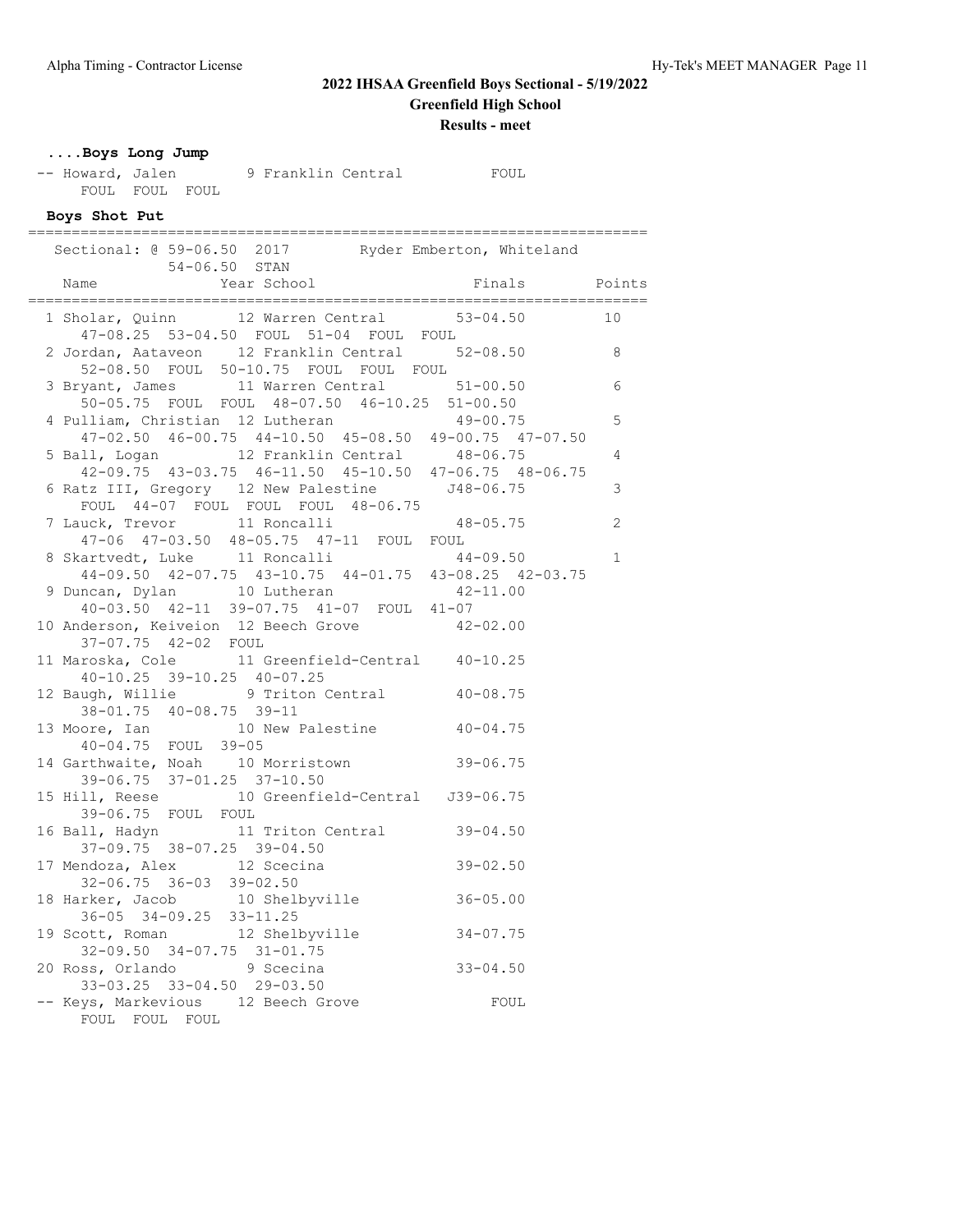**Boys Discus Throw**

| Sectional: @ 182-09 2012 Dyrek Chowning, Warren Central                                                                           |                   |              |  |
|-----------------------------------------------------------------------------------------------------------------------------------|-------------------|--------------|--|
| 161-03 STAN                                                                                                                       |                   |              |  |
|                                                                                                                                   |                   |              |  |
|                                                                                                                                   |                   |              |  |
| 142-11 147-11 FOUL FOUL 140-00 142-01                                                                                             |                   |              |  |
| 3 Shanklin, Damien 9 Warren Central 146-02.00 6<br>132-09 130-02 131-09 146-02 132-09 143-11                                      |                   |              |  |
| 4 Runholt, Samuel 12 Roncalli 142-03.00 5<br>FOUL 142-03 130-10 130-10 141-03 138-09                                              |                   |              |  |
| 5 Brosseau, Seth 10 Roncalli 137-07.00 4<br>FOUL 128-11 137-07 121-06 125-08 78-07                                                |                   |              |  |
| 6 Ernst, Tim 12 Beech Grove 133-06.00 3<br>133-02 133-06 128-01 FOUL 130-00 123-06                                                |                   |              |  |
| 133-02 133-06 128-01 FOUL 130-00 123-06<br>7 Hill, Reese 10 Greenfield-Central 129-06.00 2<br>129-06 123-11 120-04 FOUL FOUL FOUL |                   |              |  |
| 8 Schweitzer, Jared 11 Triton Central 125-11.00 1<br>125-11 FOUL 120-07 FOUL FOUL FOUL                                            |                   |              |  |
| 9 Ball, Hadyn 11 Triton Central 121-08.00<br>121-08 FOUL 115-07 111-08 116-08 103-03                                              |                   |              |  |
| 10 Lambert, Ethan 10 Shelbyville 119-10.00<br>119-10 116-04 FOUL                                                                  |                   |              |  |
| 11 Mendoza, Alex 12 Scecina 113-02.00<br>$112-05$ $113-02$ $100-08$                                                               |                   |              |  |
| 12 Keele, Trey 11 New Palestine 112-09.00<br>FOUL 108-02 112-09                                                                   |                   |              |  |
| 13 Ball, Logan 12 Franklin Central 107-09.00<br>FOUL FOUL 107-09                                                                  |                   |              |  |
| 14 Pulliam, Christian 12 Lutheran 105-06.00<br>95-03 105-06 FOUL                                                                  |                   |              |  |
| 15 Nelson, Caleb 11 Greenfield-Central 101-03.00<br>93-04 101-03 FOUL                                                             |                   |              |  |
| 16 Harker, Jacob 10 Shelbyville 97-11.00<br>97-11 89-09 FOUL                                                                      |                   |              |  |
| 17 Hernandez, Angel 11 Beech Grove 96-03.00<br>FOUL FOUL 96-03                                                                    |                   |              |  |
| 18 Cox, Gavin 12 Morristown 88-08.00<br>88-08 85-03 67-01                                                                         |                   |              |  |
| 19 Ross, Orlando 9 Scecina<br>80-06 81-05 66-01                                                                                   |                   | $81 - 05.00$ |  |
| 20 Davis, Jabril<br>FOUL 66-09 FOUL                                                                                               | 10 Christel House | $66 - 09.00$ |  |
| -- Hall, William<br>FOUL FOUL FOUL                                                                                                | 12 Lutheran       | FOUL         |  |
| -- Sholar, Quinn<br>FOUL FOUL FOUL                                                                                                | 12 Warren Central | FOUL         |  |

========================================================================================= 1) Warren Central 145 2) Franklin Central 134 3) Roncalli 85 4) Greenfield-Central 84.50 5) New Palestine 56 6) Indianapolis Lutheran 37 7) Shelbyville 27.50 8) Triton Central 26